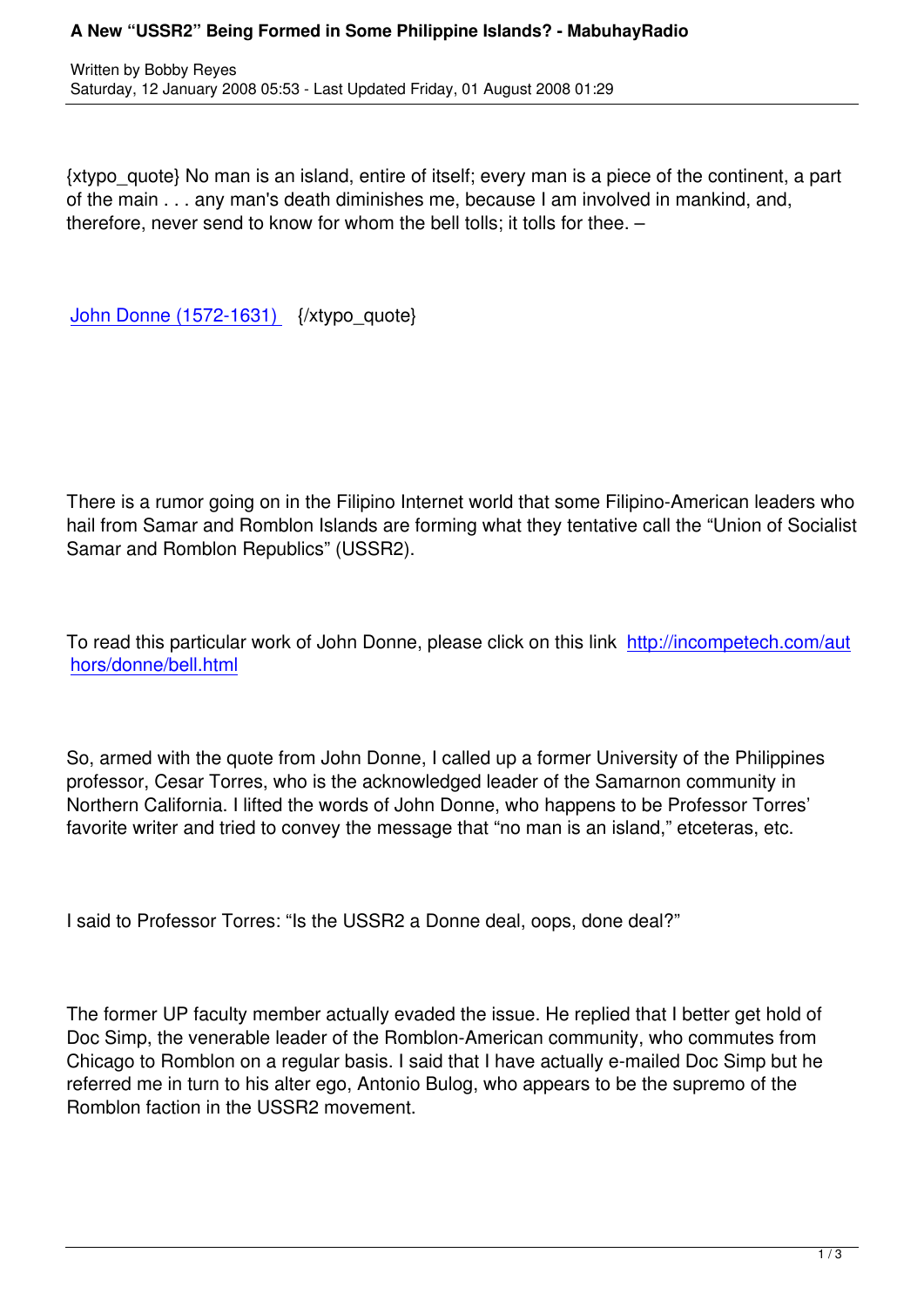So I phoned Mr. Bulog – in a three-way hook up with Professor Torres – and I got an earful of his much-vaunted Bulogisms. Both the professor and the pundit said that the words of John Donne do not apply to the Philippine scenario because the homeland is an archipelago and not a continent. And secondly, Mr. Bulog said that some men are like the Sumo wrestlers of Japan or the First Gentleman Mike Arroyo and they are like continents in bulk and height.

And so, without admitting anything, both Professor Torres and Pundit Bulog hinted that should the Arroyo Dispensation move for the outright grant of independence to Muslim Mindanao, the islands of Samar and Romblon might follow suit. And declare their own independence? All they replied were hypothetical answers.

Like when Professor Torres said that how could the bells toll in Samar when Wyoming has not returned the bells to Balangiga town of Eastern Samar?

This writer asked Professor Torres if it were true that the initials of the PPP, the OFW-led political party that he was forming, actually stood for the "Pulajanes Political Party"?

Professor Torres laughed at the idea, although he said that the Pulajanes was a religion-based rebellion and not a political advocacy.

(Editor's Note: To read more about the Pulajanes rebels, please go to Paul Dimayuga's article, http://www.bibingka.com/phg/religious/default.htm .)